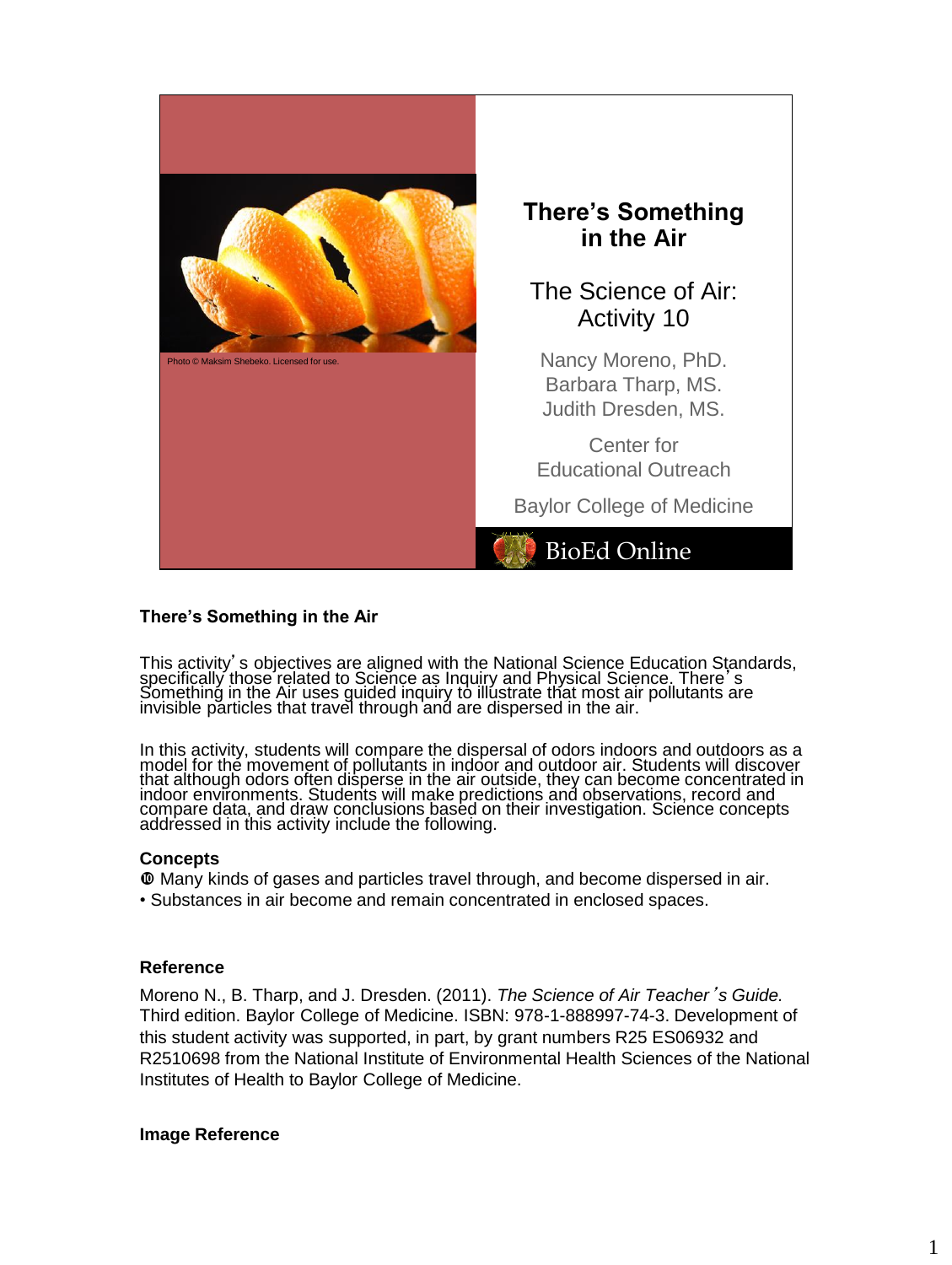Photo © Maksim Shebeko. Licensed for use.

## **Key Words**

lesson, teaching slides, air, indoor air, air particle, ppm, odor, odors, dispersion, smoke, cigarette smoke, smoking, secondhand smoke, ETS, tobacco, fumes, chemicals, cleaners, pesticides, paints, asbestos, lead, dust, asthma,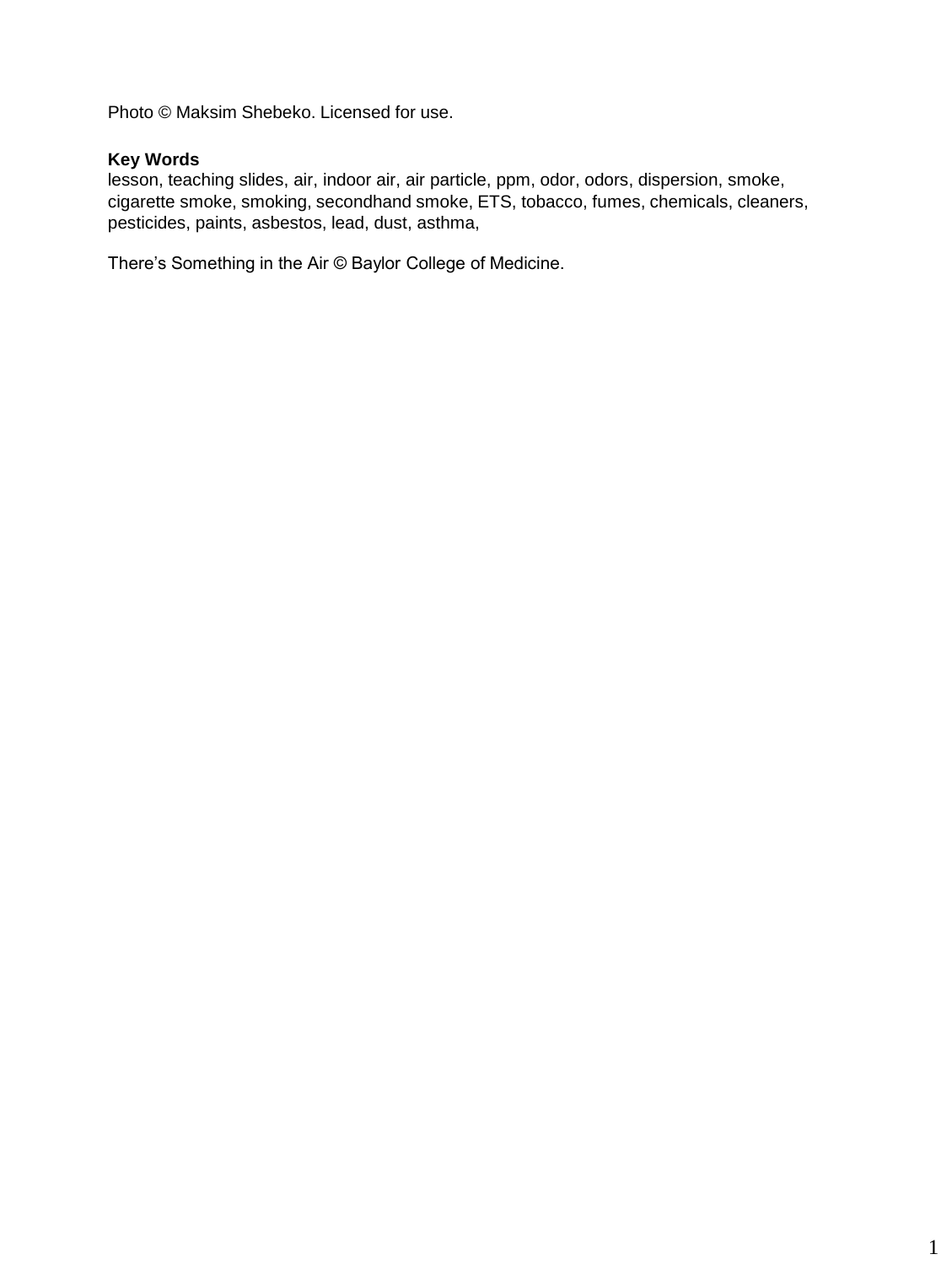# **BioEd Online Materials**

#### **Materials**

#### **Teacher Materials**

- 48 meters of string or heavy yarn
- 6 metric tape measures or meter sticks
- ¾-in. roll of masking tape
- Stopwatch with a second hand, watch, or classroom clock
- Orange, vinegar, air freshener

#### **Setup**

Before conducting this activity, measure and cut string or yarn into six-meter pieces. Arrange the eight pieces on the floor like spokes of a wheel around a central point.

With a marker or pieces of tape, make lines at the two-meter, four-meter, and sixmeter points on each piece of string/yarn. Adjust these distances from the center depending on the size of your classroom.

#### **Reference**

Moreno N., B. Tharp, and J. Dresden. (2011). *The Science of Air Teacher*'*s Guide.* Third edition. Baylor College of Medicine. ISBN: 978-1-888997-74-3. Development of this student activity was supported, in part, by grant numbers R25 ES06932 and R2510698 from the National Institute of Environmental Health Sciences of the National Institutes of Health to Baylor College of Medicine.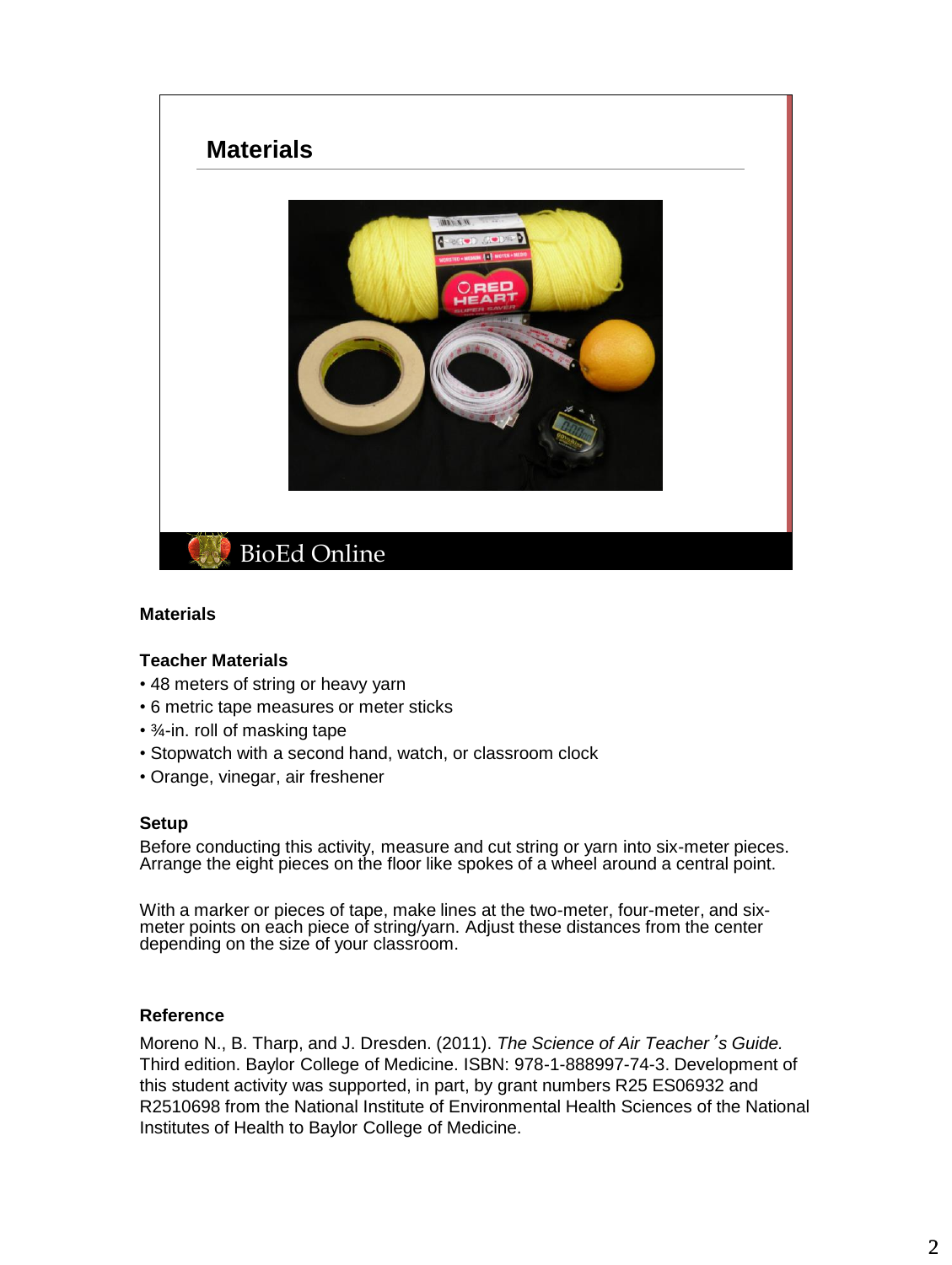# **Image Reference**

Illustration by M.S. Young © Baylor College of Medicine. Photo by Christopher Burnett © Baylor College of Medicine.

#### **Key Words**

lesson, teaching slides, air, indoor air, air particle, ppm, odor, odors, dispersion, smoke, cigarette smoke, smoking, secondhand smoke, ETS, tobacco, fumes, chemicals, cleaners, pesticides, paints, asbestos, lead, dust, asthma,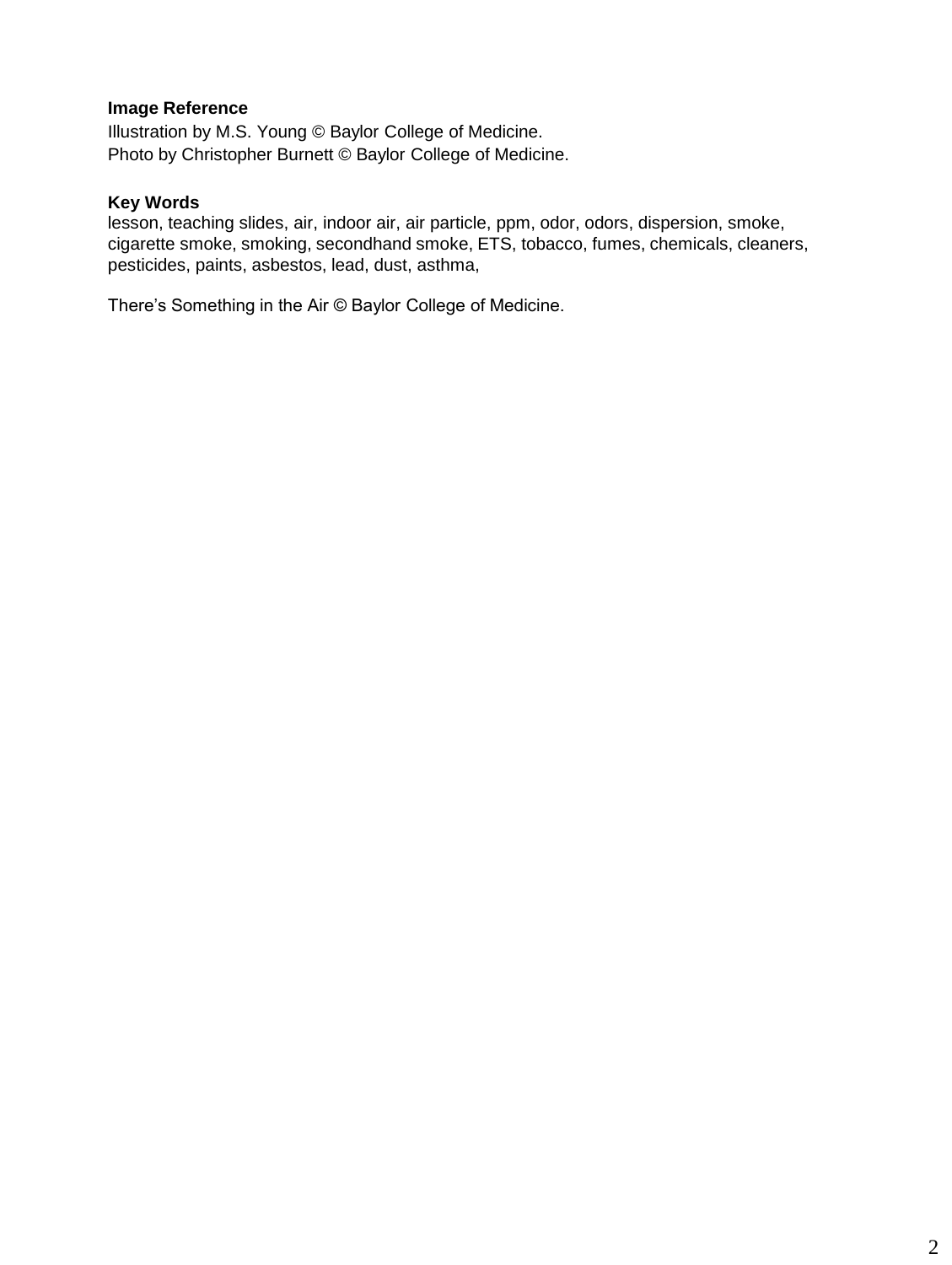

#### **Science Safety Considerations**

Safety first! Students always must think about safety when conducting science investigations. This slide may be used to review safety with your class prior to beginning the activity. Also, keep the following points in mind.

• Always follow your district school safety guidelines.

• Have a clear understanding of the investigation in advance. Practice any investigation with which you are not familiar before conducting it with the class.

- Make sure the appropriate safety equipment, such as safety goggles, is available.
- Continually monitor the area where the investigation is being conducted.

#### **References**

1.Dean, R., M. Dean, and L. Motz. (2003). *Safety in the Elementary Science Classroom*. Arlington, VA: National Science Teachers Association.

2.Moreno N., B. Tharp, and J. Dresden. (2011). *The Science of Air Teacher*'*s Guide.* Third edition. Baylor College of Medicine. ISBN: 978-1-888997-74-3. Development of this student activity was supported, in part, by grant numbers R25 ES06932 and R2510698 from the National Institute of Environmental Health Sciences of the National Institutes of Health to Baylor College of Medicine.

# **Key Words**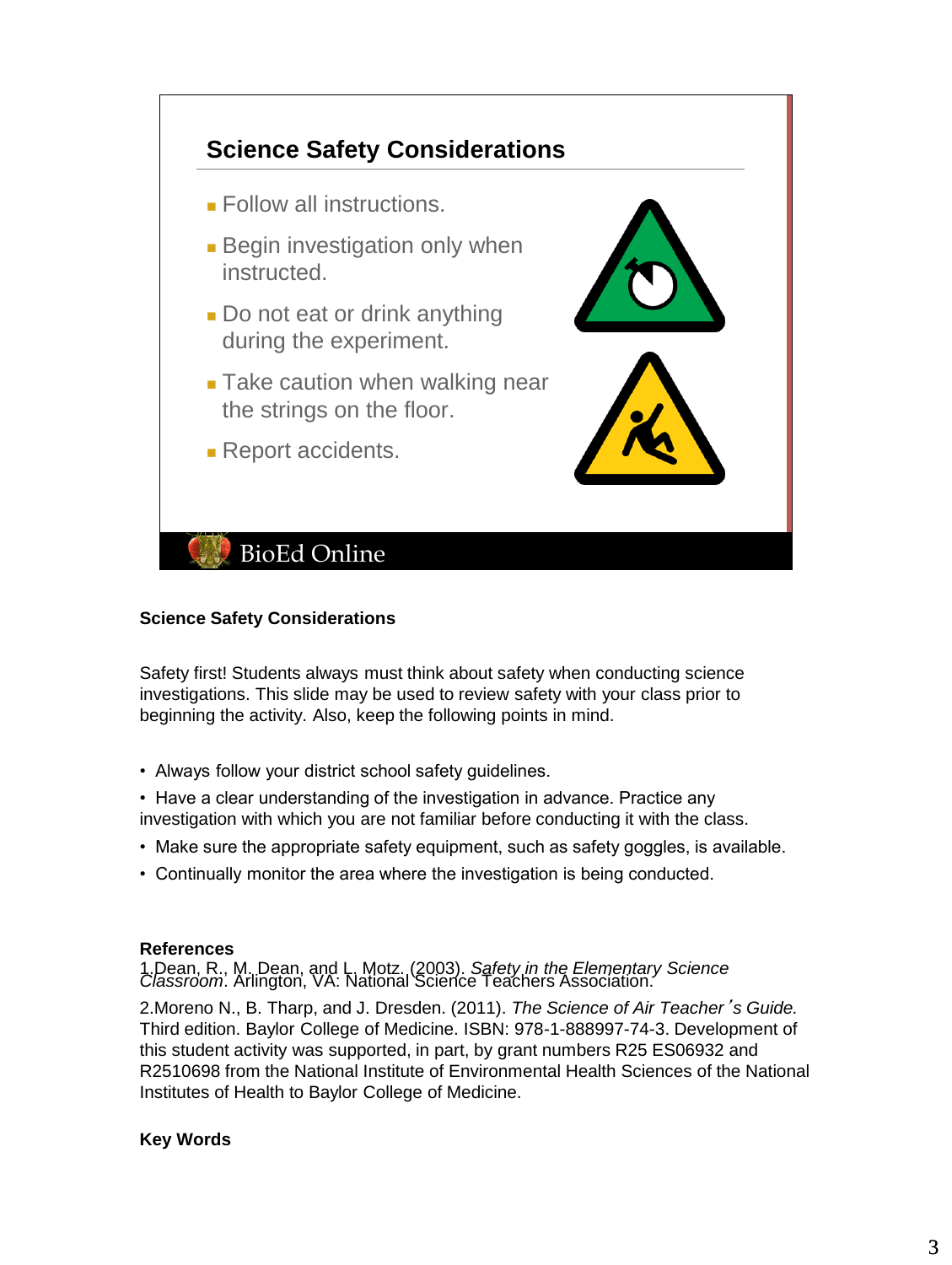lesson, teaching slides, air, indoor air, air particle, ppm, odor, odors, dispersion, smoke, cigarette smoke, smoking, secondhand smoke, ETS, tobacco, fumes, chemicals, cleaners, pesticides, paints, asbestos, lead, dust, asthma,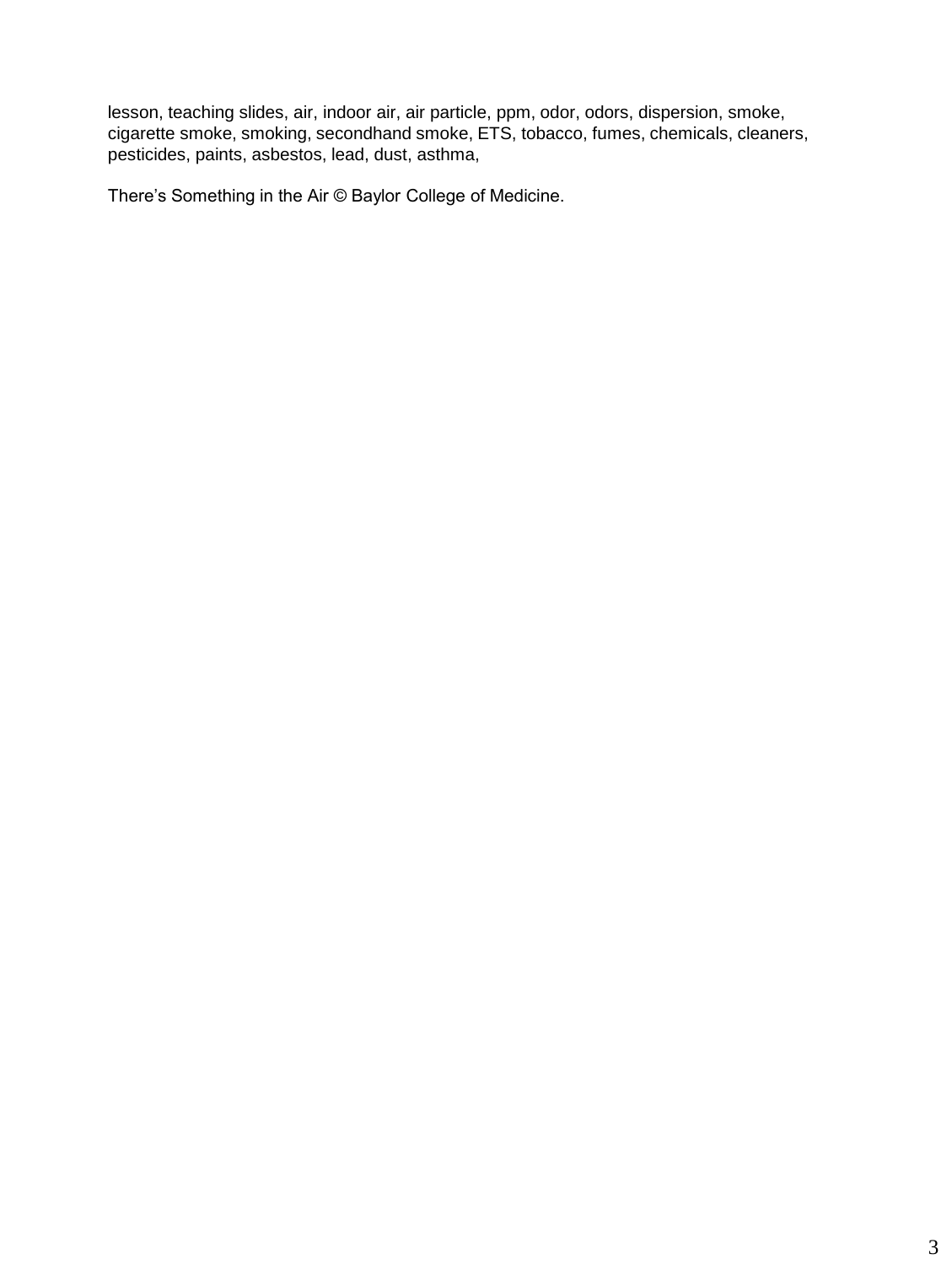

# **What Is in the Air?**

To focus students' attention, ask the class, *Have you ever smelled a funny or bad smell in the air?* Prompt them to give examples of unusual smells they have encountered, and to mention where they noticed these odors.

Follow by asking if students ever have noticed a cloud of smog on the horizon of a city. Ask, *What is smog?* Explain that smog is outdoor air pollution. Ask, *What is pollution made of?* Remind students of the dust particles they observed in the activity, "*Dust Catchers." Mention that dust particles also are a form of pollution. Ask students,* Is it bad for us to breathe polluted air? If so, why?

#### **Reference**

Moreno N., B. Tharp, and J. Dresden. (2011). *The Science of Air Teacher*'*s Guide.* Third edition. Baylor College of Medicine. ISBN: 978-1-888997-74-3. Development of this student activity was supported, in part, by grant numbers R25 ES06932 and R2510698 from the National Institute of Environmental Health Sciences of the National Institutes of Health to Baylor College of Medicine.

#### **Image Reference**

Photo © David Iliff, CC-BY-SA 3.0. http://upload.wikimedia.org/wikipedia/commons/7/7c/Los\_Angeles\_Pollution.jpg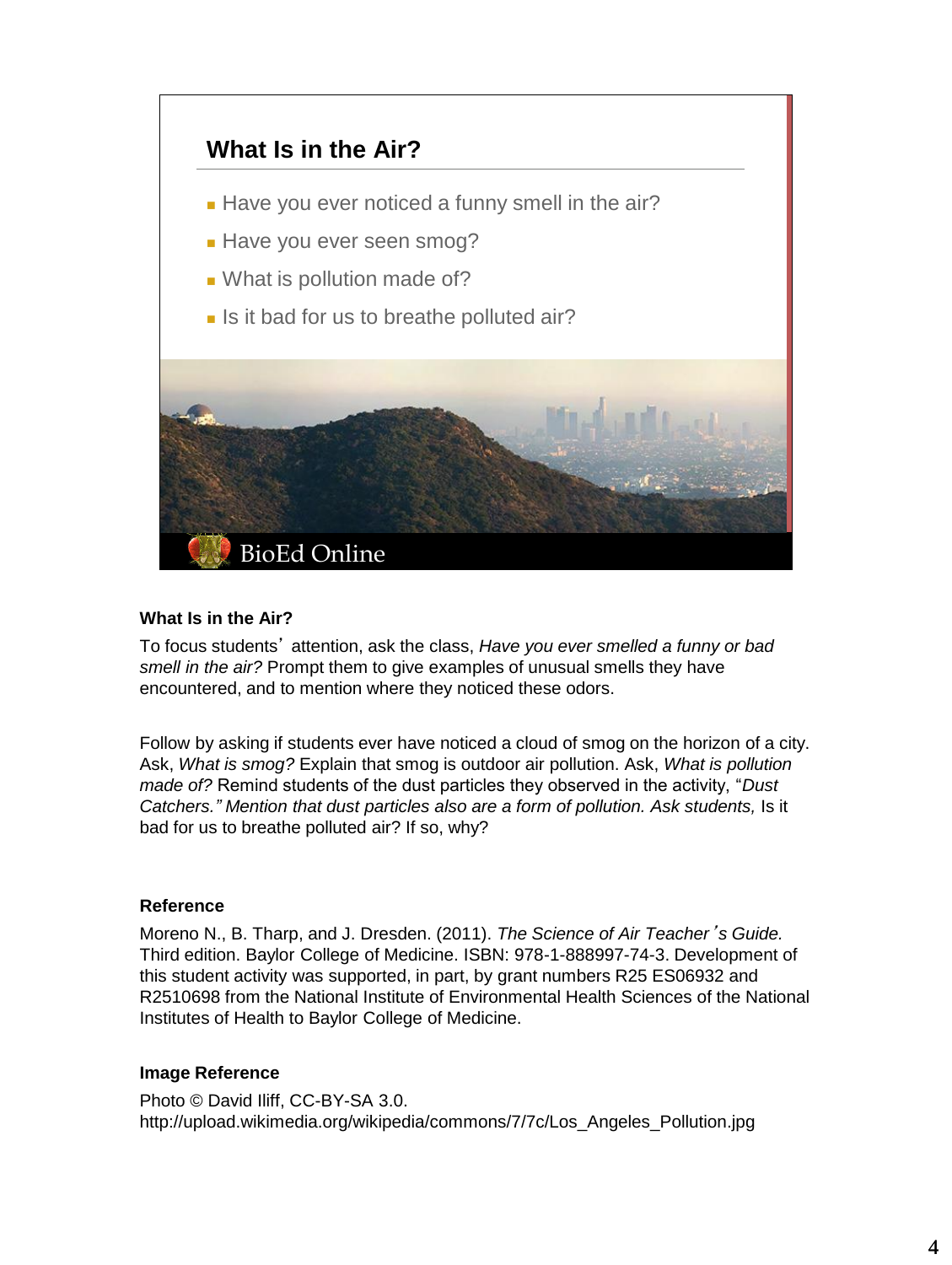# **Key Words**

lesson, teaching slides, air, indoor air, air particle, ppm, odor, odors, dispersion, smoke, cigarette smoke, smoking, secondhand smoke, ETS, tobacco, fumes, chemicals, cleaners, pesticides, paints, asbestos, lead, dust, asthma,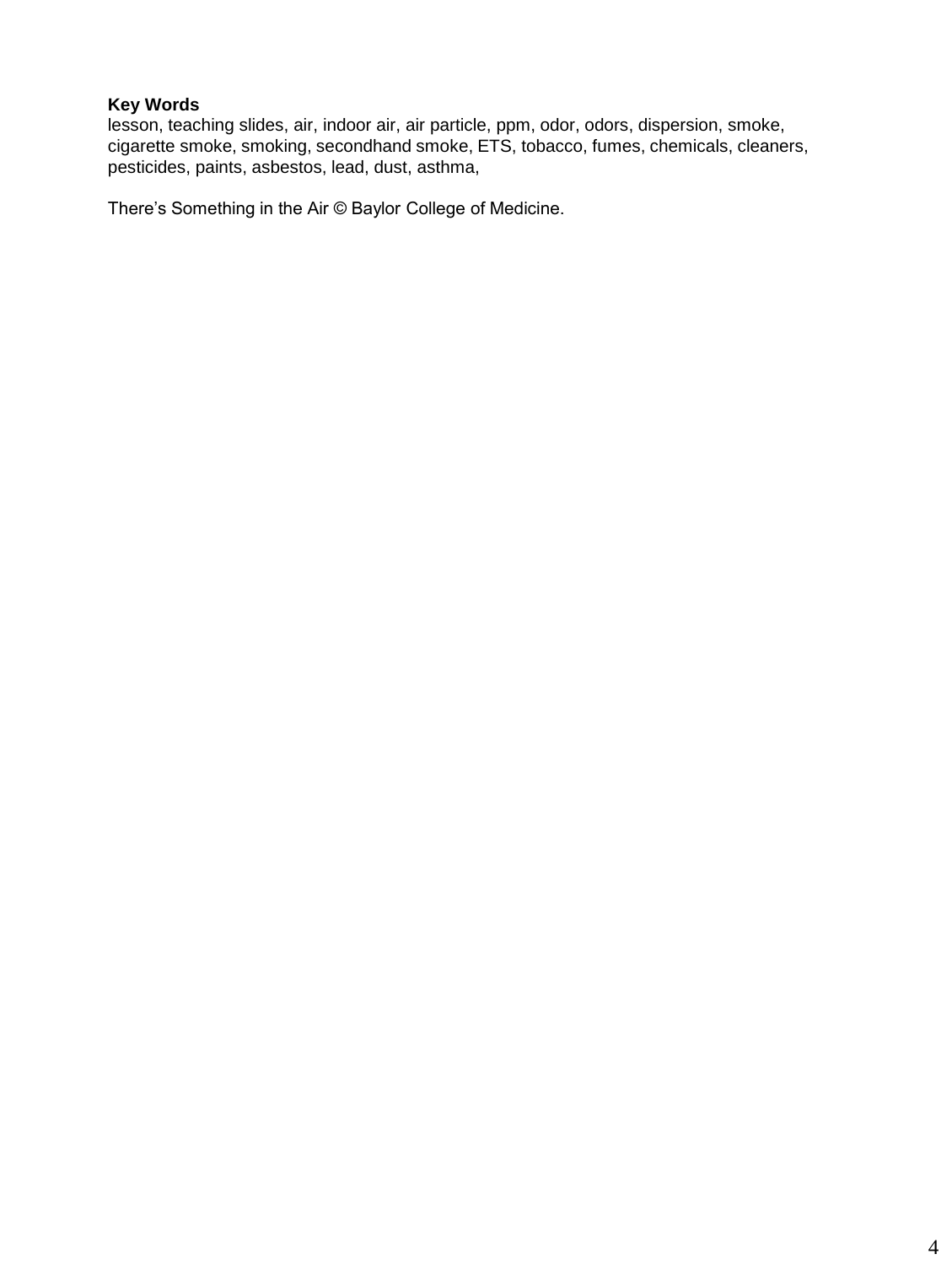

# **Let**'**s Get Started**

In this activity, students compare the dispersal of odors indoors and outdoors as a model for the movement of pollutants in the air. They should discover that many small particles travel through and are dispersed in the air we breathe. Students also make predictions and observations, record and compare data, and draw conclusions based on their investigation.

Divide the class into three groups. Tell the members of one group to sit on the twometer marks of different pieces of yarn. Similarly, arrange the second group on the four-meter marks and the third group on the six-meter marks.

Stand in the center of the "String Wheel," holding an orange. Tell the students that they should raise their hands as soon as they smell the scent of the orange. Begin to peel the orange, and slowly turn around. Record the time it takes for approximately three-fourths of the students at each distance to raise their hands.

On the board, create a class graph showing the time it took for students sitting at each distance to smell the orange. Leave the graph on the board. You may wish to repeat the experiment using things such as vinegar and air freshener.

Repeat the entire experiment in an outdoor location. After returning to the classroom, make a second graph, using the same scale as on the first, to show the time required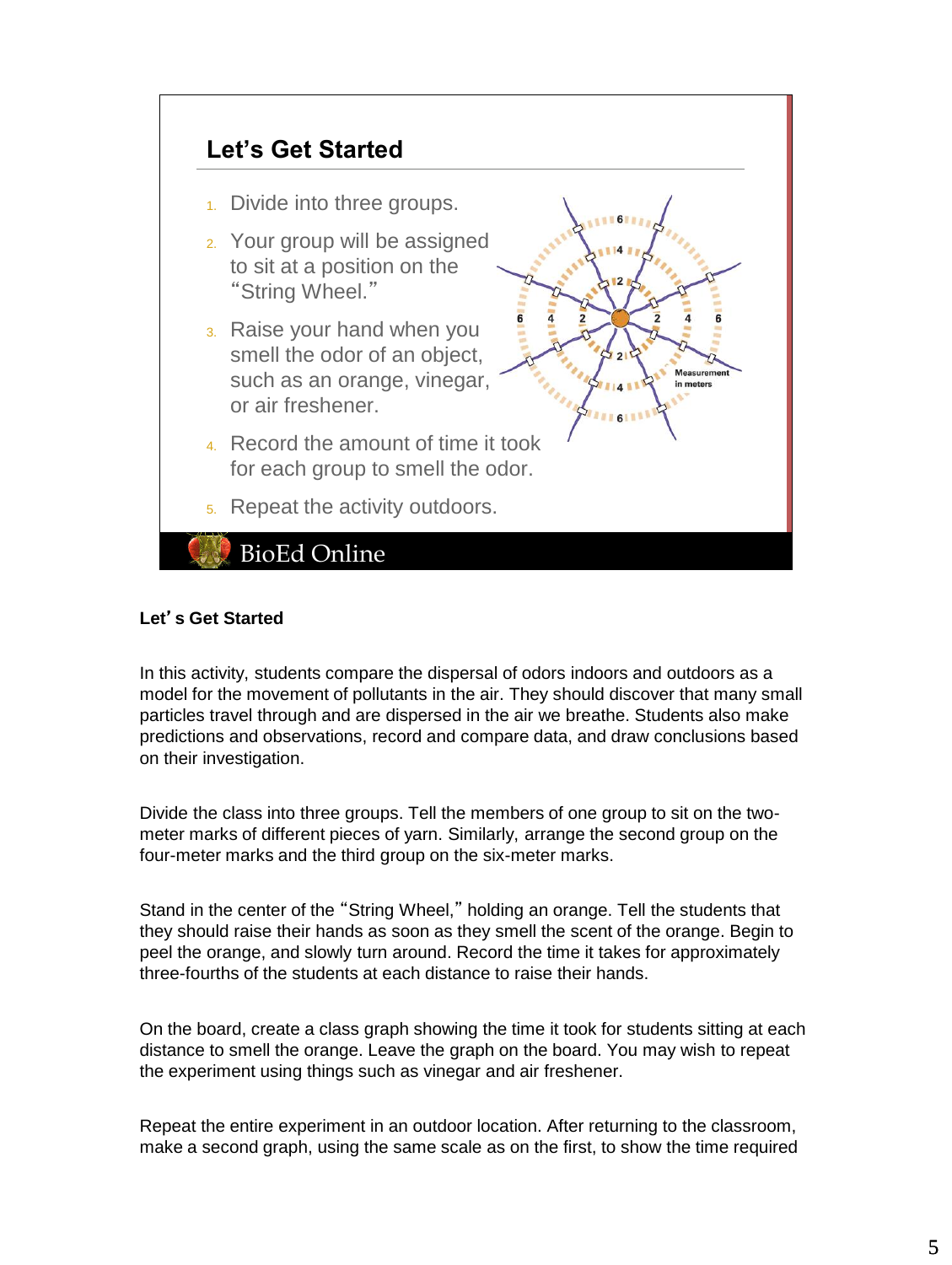for odors to travel outdoors.

#### **Reference**

Moreno N., B. Tharp, and J. Dresden. (2011). *The Science of Air Teacher*'*s Guide.* Third edition. Baylor College of Medicine. ISBN: 978-1-888997-74-3. Development of this student activity was supported, in part, by grant numbers R25 ES06932 and R2510698 from the National Institute of Environmental Health Sciences of the National Institutes of Health to Baylor College of Medicine.

#### **Image Reference**

Illustration by M.S. Young © Baylor College of Medicine.

#### **Key Words**

lesson, teaching slides, air, indoor air, air particle, ppm, odor, odors, dispersion, smoke, cigarette smoke, smoking, secondhand smoke, ETS, tobacco, fumes, chemicals, cleaners, pesticides, paints, asbestos, lead, dust, asthma,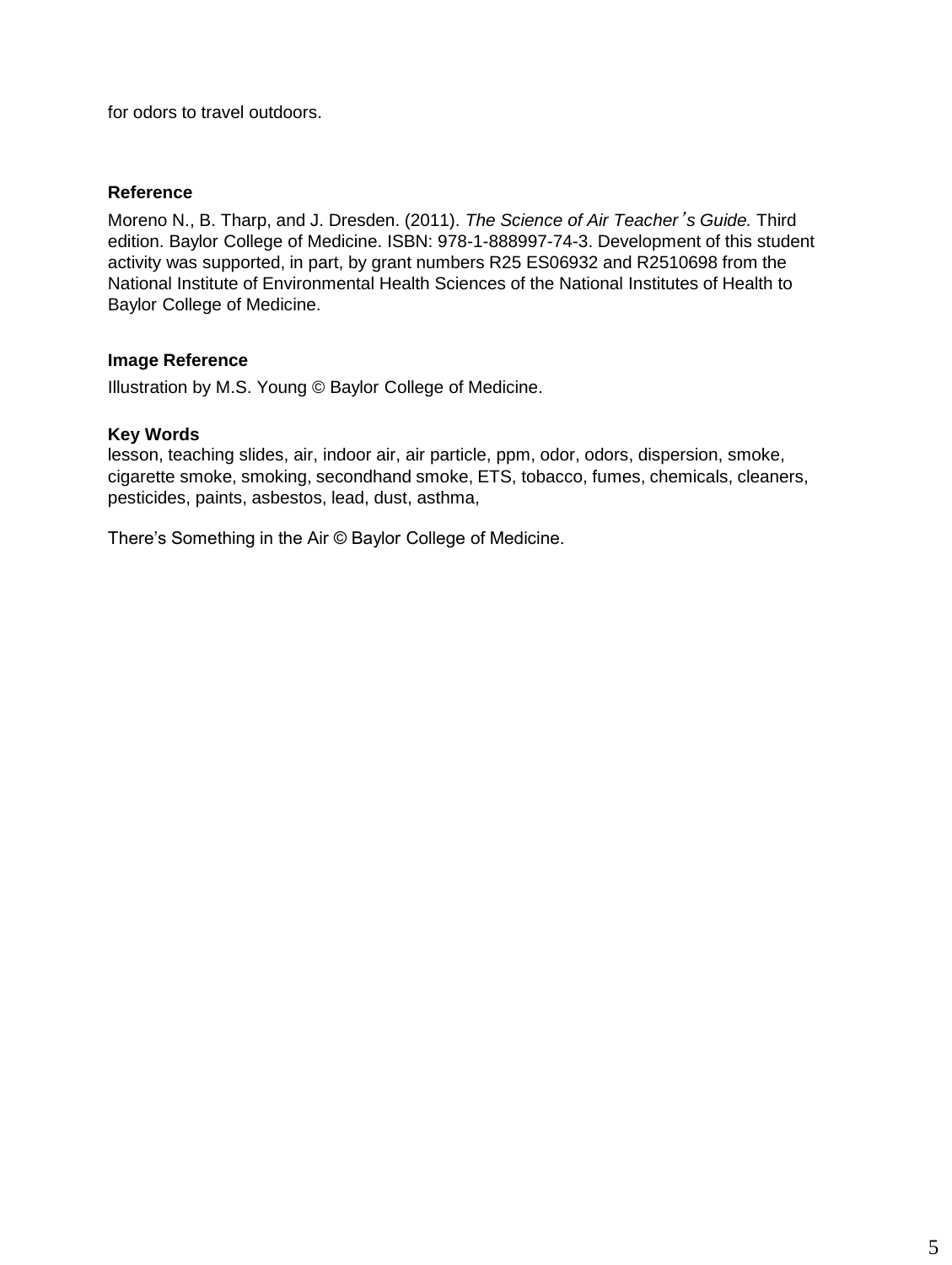

# **Let**'**s Talk About It**

This activity allows students to understand how odors disperse in indoor and outdoor air. Students may find that many odors become more concentrated indoors than outdoors.

As a class, compare the two graphs (information gathered indoors and outdoors) and identify the differences between them. Ask, *Did you smell the odor more quickly indoors or outdoors? In which location was the odor stronger?* and *Could everyone smell the scent in both locations?* (In most cases, the scent will be noticed more quickly indoors. However, air currents indoors and breezes outdoors may affect the results. Discuss these variations with the class.)

Prompt a class discussion about how pollutants travel in the air. Relate this experiment and student observations to the way particles travel through air, and how pollutants can become concentrated in indoor environments.

#### **Reference**

Moreno N., B. Tharp, and J. Dresden. (2011). *The Science of Air Teacher*'*s Guide.* Third edition. Baylor College of Medicine. ISBN: 978-1-888997-74-3. Development of this student activity was supported, in part, by grant numbers R25 ES06932 and R2510698 from the National Institute of Environmental Health Sciences of the National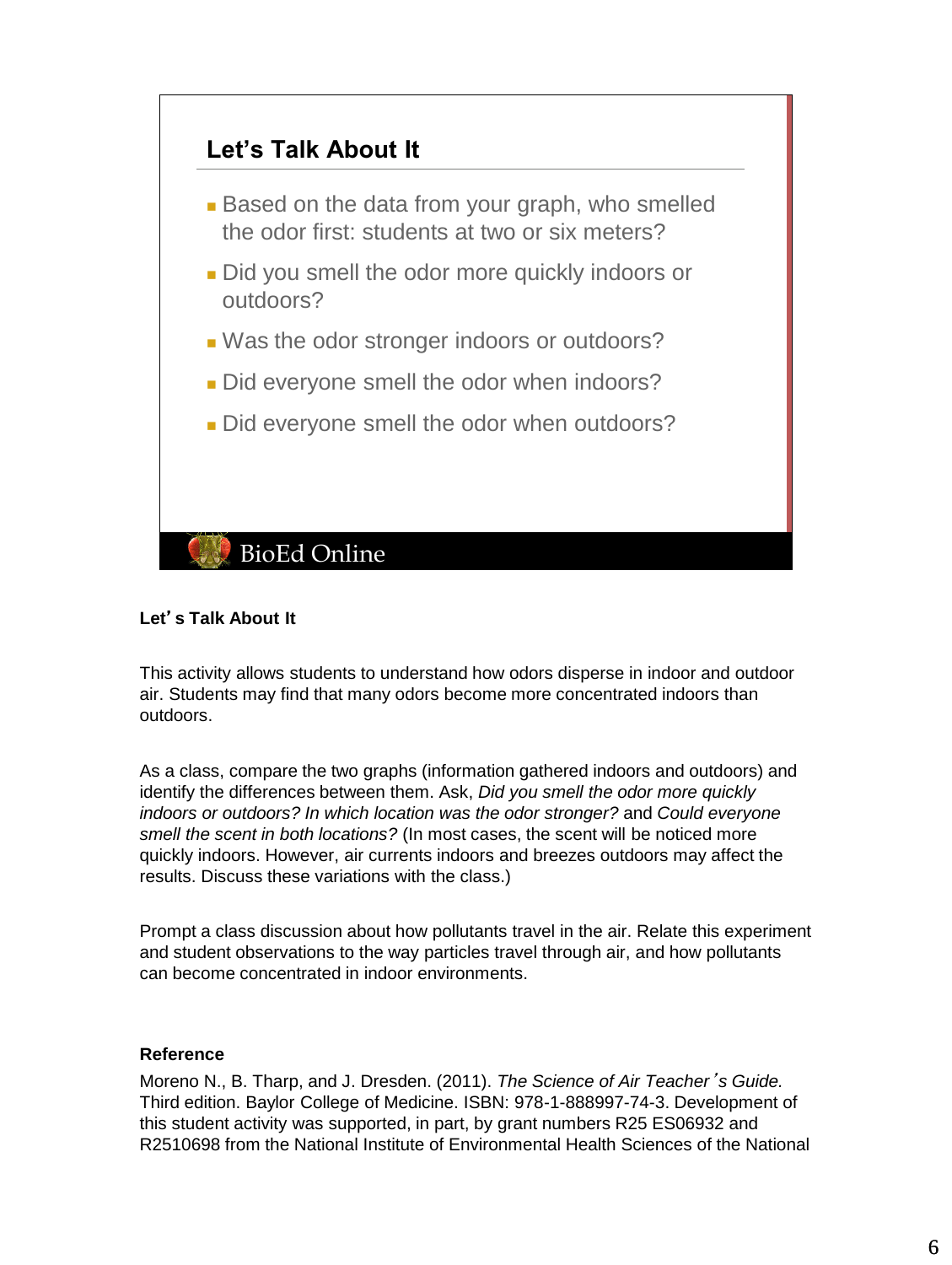Institutes of Health to Baylor College of Medicine.

# **Image Reference**

Photo © Maksim Shebeko. Licensed for use.

#### **Key Words**

lesson, teaching slides, air, indoor air, air particle, ppm, odor, odors, dispersion, smoke, cigarette smoke, smoking, secondhand smoke, ETS, tobacco, fumes, chemicals, cleaners, pesticides, paints, asbestos, lead, dust, asthma,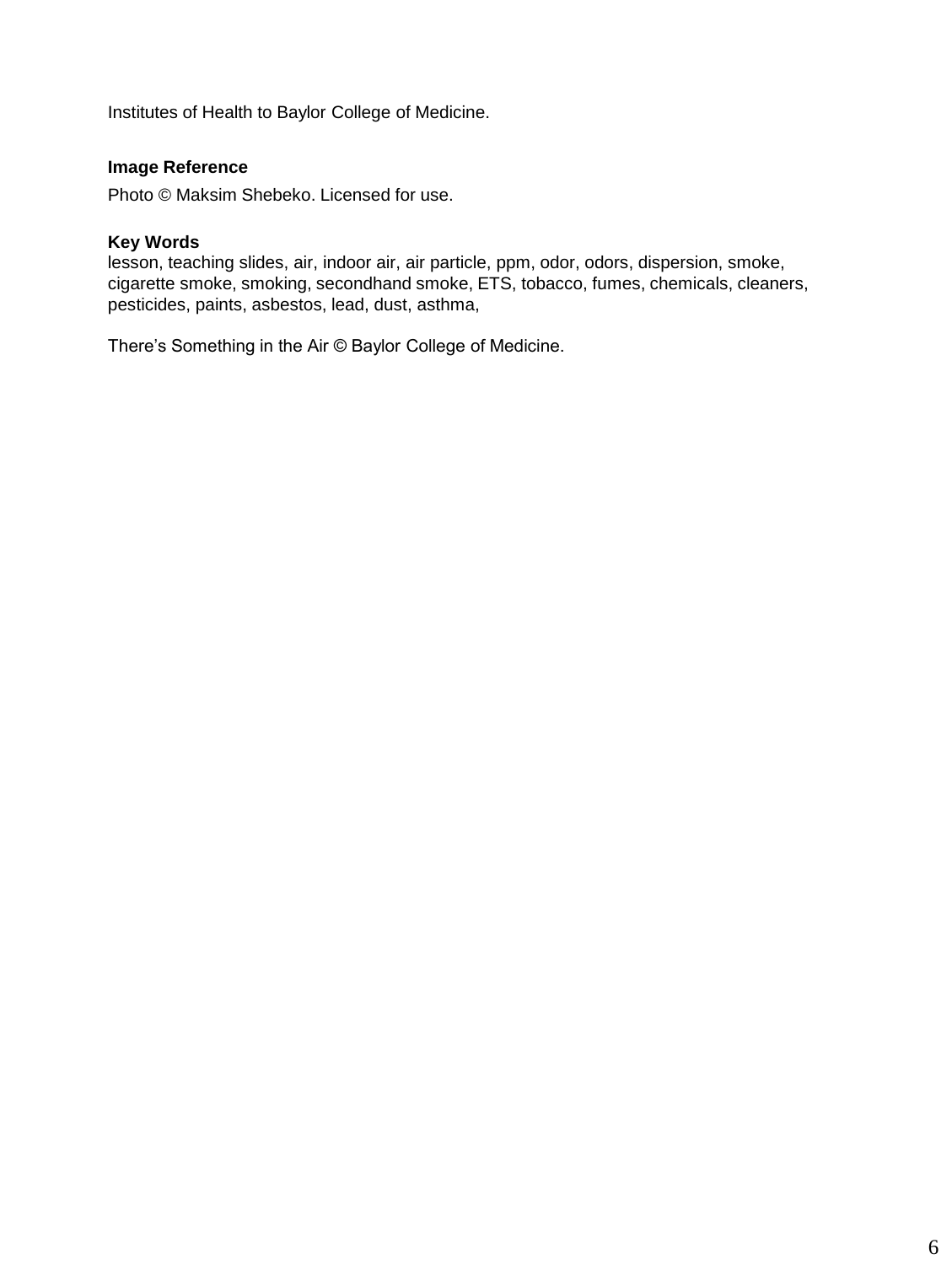# **The Science of Air Pollution**

- Indoor pollutants come from tobacco smoke, pollen, dust mites, and other sources.
- Pollutants often are at higher concentrations indoors than outdoors because the air in



modern buildings is re-circulated.

■ Pollutants travel through, and are dispersed in the air we breathe.

# **BioEd Online**

# **The Science of Air Pollution**

During this activity, students observed the following properties of air.

- **Many kinds of gases and particles travel through, and become dispersed in air.** In homes with a fireplace or a family member who smokes, indoor pollutants can include gases such as carbon monoxide, as well as particles like those that make up soot and tobacco smoke. Other indoor pollutants, such as pollen, spores, insect parts and droppings, and dust mites come from biological sources.
- **Substances in the air remain more concentrated in enclosed spaces.** Because many modern homes and buildings are designed to save energy by preventing air leaks or the introduction of outside air into heating or cooling systems, the concentration of many of these compounds is much higher indoors than outdoors. This often causes airborne chemicals and other substances to build up indoors.

#### **Reference**

Moreno N., B. Tharp, and J. Dresden. (2011). *The Science of Air Teacher*'*s Guide.* Third edition. Baylor College of Medicine. ISBN: 978-1-888997-74-3. Development of this student activity was supported, in part, by grant numbers R25 ES06932 and R2510698 from the National Institute of Environmental Health Sciences of the National Institutes of Health to Baylor College of Medicine.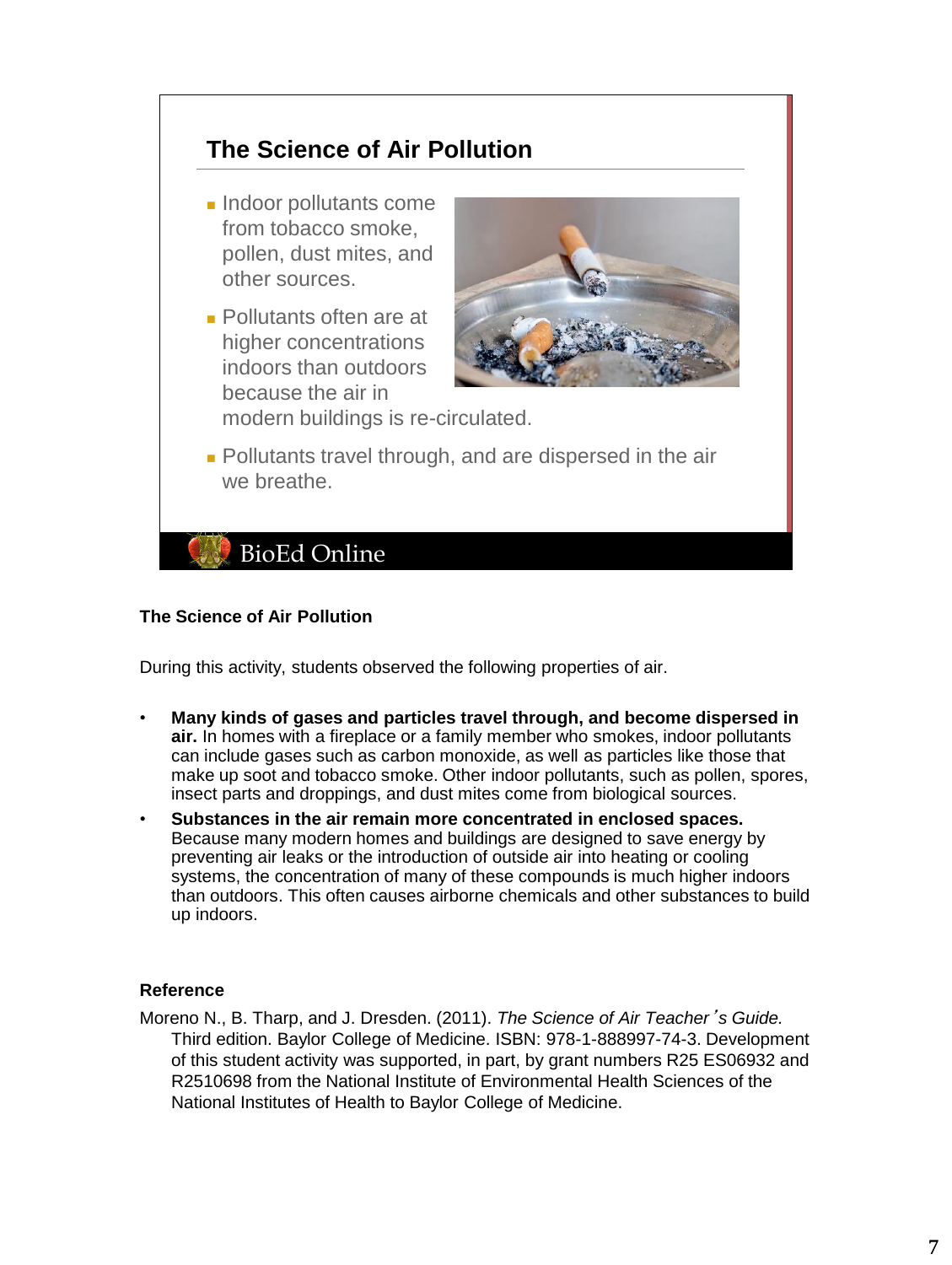# **Image Reference**

Photo © Zoran Zivkovic. Licensed for use.

# **Key Words**

lesson, teaching slides, air, indoor air, air particle, ppm, odor, odors, dispersion, smoke, cigarette smoke, smoking, secondhand smoke, ETS, tobacco, fumes, chemicals, cleaners, pesticides, paints, asbestos, lead, dust, asthma,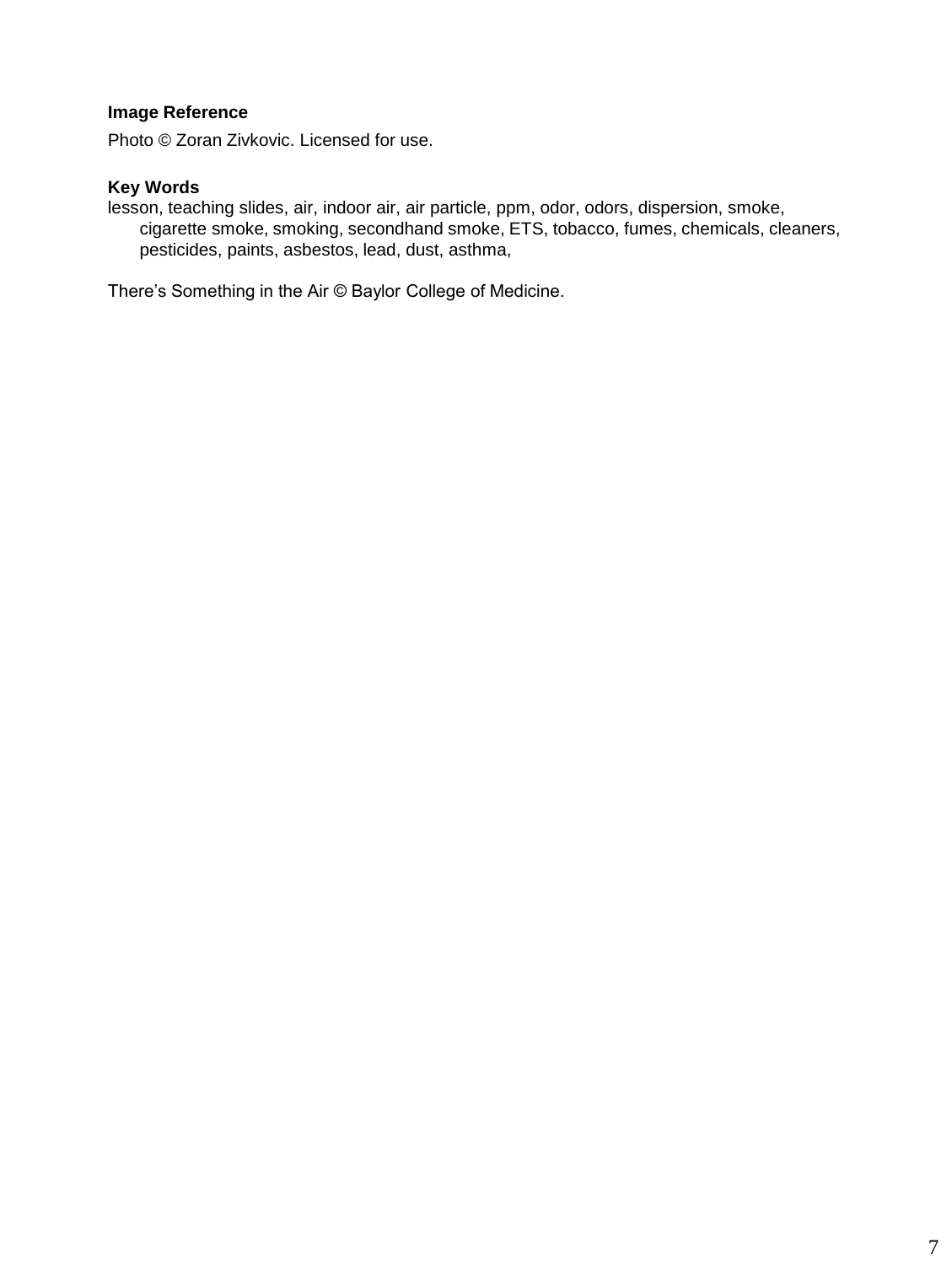

#### **Extensions**

Encourage students to suggest variations of the investigation they just completed. For example, stand in front of a fan or other source of moving air while peeling the orange. Have students predict whether this variable (more rapid movement of air) will affect the distribution of orange scent throughout the room.

Mention that many kinds of gases and particles float in the air continually. Ask, What happens when things floating in the air get trapped inside a room? What if one of these pollutants is a harmful gas? How can pollutants in air enter our bodies? How can pollutants harm our bodies? and *What can we do to reduce pollution?*

Lead a class discussion about things we can do to prevent harmful substances (like dust, chemicals, or pollen) from building up inside our classrooms or homes.

#### **Image Reference**

Haggstrom, M. (2009). Pollution health effects. Retrieved 07-28-2010, from http://en.wikipedia.org/wiki/File:Health\_effects\_of\_pollution.png.

#### **Reference**

Moreno N., B. Tharp, and J. Dresden. (2011). *The Science of Air Teacher*'*s Guide.* Third edition. Baylor College of Medicine. ISBN: 978-1-888997-74-3. Development of this student activity was supported, in part, by grant numbers R25 ES06932 and R2510698 from the National Institute of Environmental Health Sciences of the National Institutes of Health to Baylor College of Medicine.